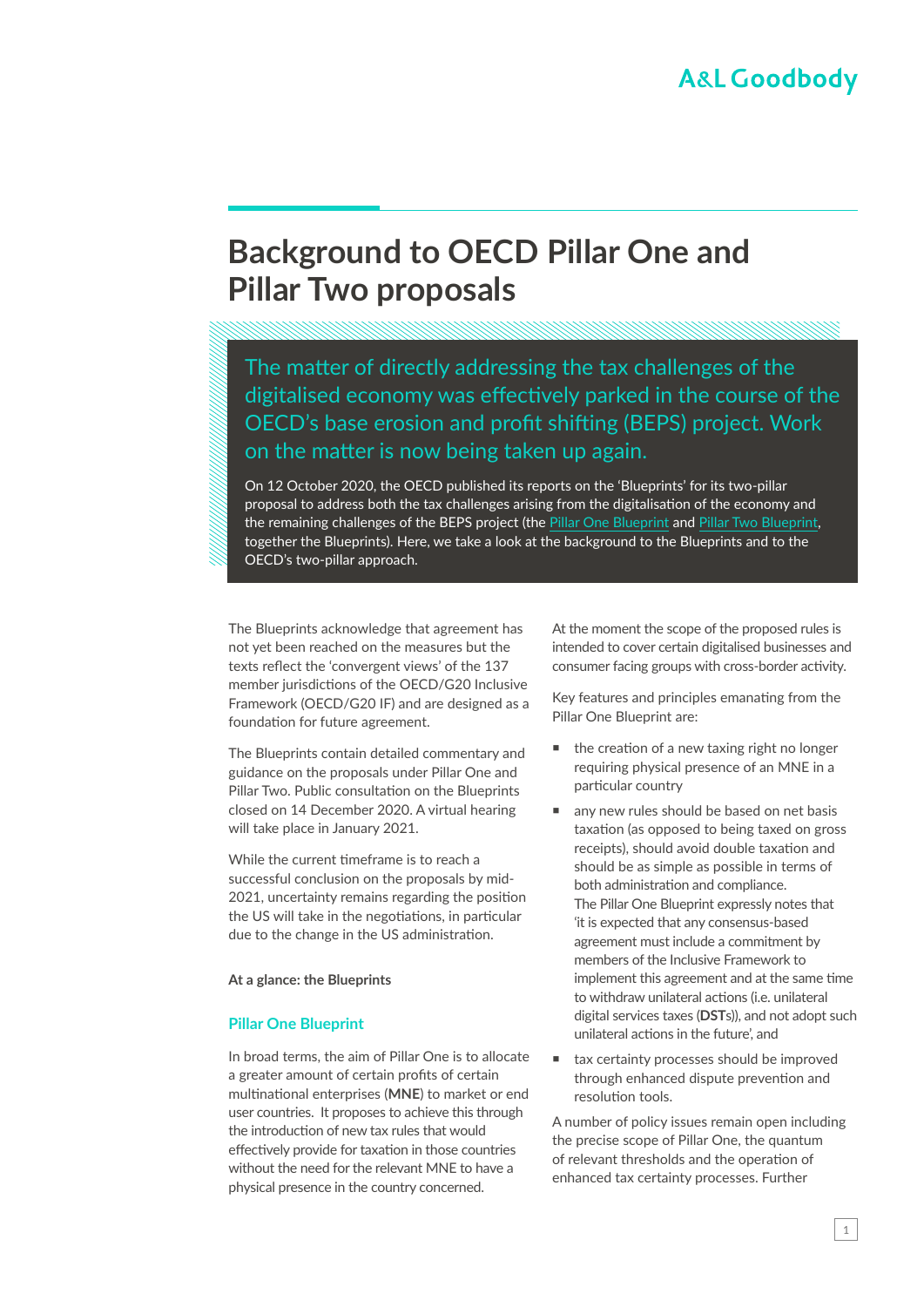### **A&L Goodbody**

technical work is required in relation to segmentation of the tax base for certain in-scope MNEs and the administration of the new rules.

#### **Pillar Two Blueprint**

Broadly, Pillar Two is aimed at ensuring that certain large multinational groups pay a minimum level of tax regardless as to where the relevant MNE profits arise.

The key aspects under the Pillar Two Blueprint are:

- $\blacksquare$  the introduction of a global minimum effective rate of taxation for large businesses operating internationally to ensure minimum a minimum level of taxation regardless of where a business is headquartered or tax resident, while avoiding double taxation or taxation where there is no economic profit
- the new measures should address the challenges arising from BEPS structures, ensure transparency and create a level playing field for businesses, and
- administrative and compliance costs should be minimised through relying on existing frameworks where possible (e.g. leveraging off current BEPS Action 13 Country by Country Reporting rules, thresholds and definitions).

Important issues remain outstanding, including the level at which the minimum effective tax rate (**ETR**) should be set, the scope of application of the rules and potential carve-outs for a fixed return from substantive activities, and the development of new (multilateral) dispute prevention and resolution processes.

In addition, further technical work is required in relation to the ETR calculation and the coexistence of the Pillar Two global anti-base erosion rules (GloBE Rules) and the Global Intangible Low-Taxed Income (**GILTI**) regime in the United States.

#### **Background: the Two Pillar approach**

The two-pillar approach stems from the 2015 OECD/G20 IF Final BEPS Action Reports. The BEPS Action 1 Report focussed on the tax challenges arising from the digitalisation of the economy and has remained a top priority for the OECD/G20 IF ever since. Following an interim report published in March 2018 which recognised the need for a global solution, in January 2019 the OECD/G20 IF issued a policy note which advocated a two-pillar approach as the basis for a consensus solution to the tax challenges arising from digitalisation.

Pillar One focussed on the allocation of taxing rights between jurisdictions and considered various proposals for new profit allocation and nexus rules, while Pillar Two focussed on the remaining BEPS issues and in particular the 'continued risk of profit shifting to entities subject to no or very low taxation'.

Although the two proposals are distinct, the OECD noted that they intersect, as the 'remaining BEPS issues' addressed under Pillar Two are 'exacerbated by digitisation'. Therefore, the OECD championed a two-pillar approach, with each pillar having a reinforcing effect for the other.

A programme of work on the two pillars was adopted in May 2019 and a public consultation held from October–December 2019. The outcome of this public consultation comprised an outline of the so-called 'unified approach' (unifying Amounts A and B) under Pillar One, which was released in January 2020, together with a progress note on Pillar Two.

In July 2020, the G20 mandated the OECD Inclusive Framework to produce reports on the blueprints of Pillar One and Pillar Two prior to the meeting of the G20 Finance Ministers in October 2020. The Blueprints were approved by the Inclusive Framework on 8-9 October 2020 and on 12 October 2020 the Blueprints were released by the OECD Secretariat for public consultation, which closed on 14 December 2020.